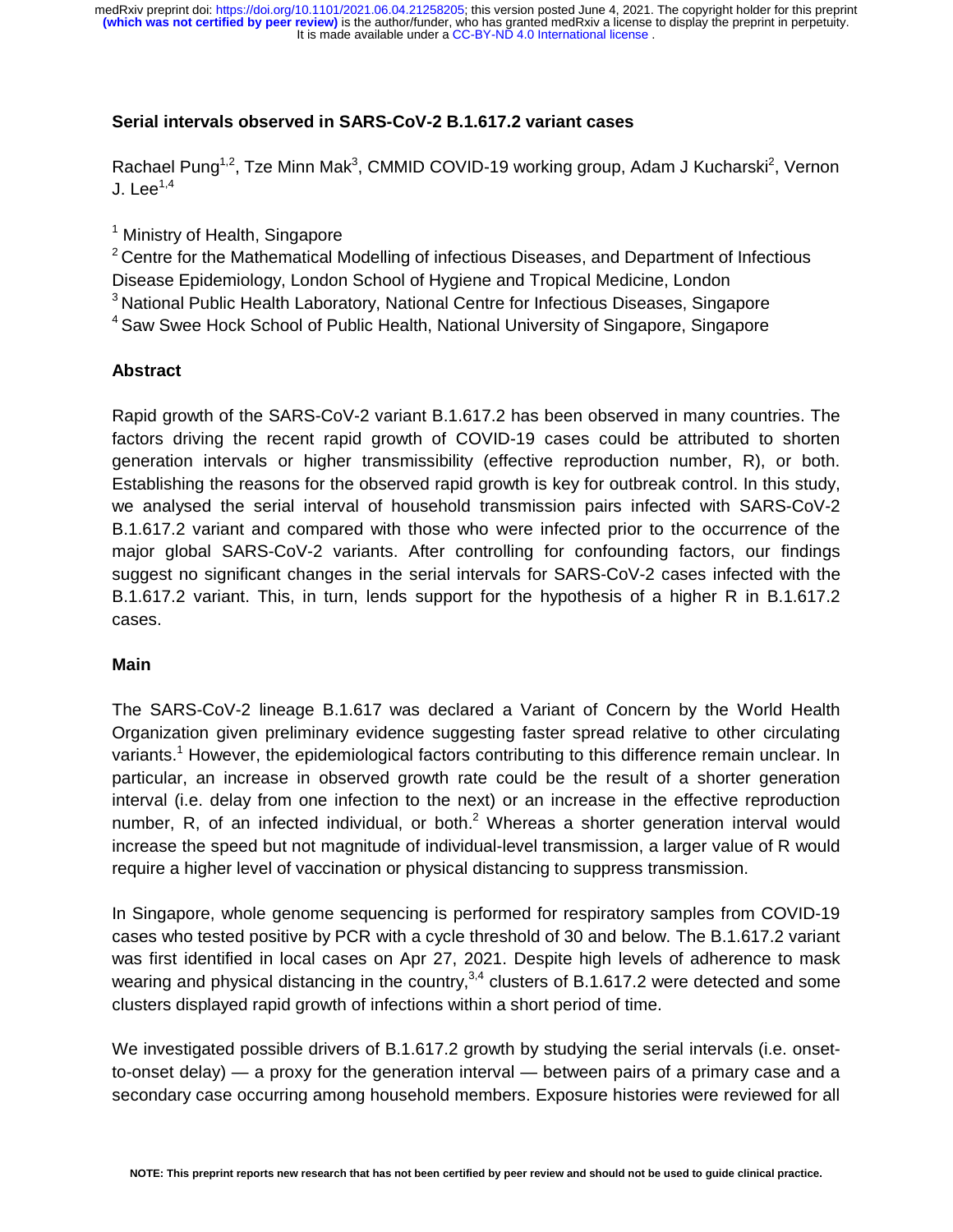It is made available under a CC-BY-ND 4.0 International license. **(which was not certified by peer review)** is the author/funder, who has granted medRxiv a license to display the preprint in perpetuity. medRxiv preprint doi: [https://doi.org/10.1101/2021.06.04.21258205;](https://doi.org/10.1101/2021.06.04.21258205) this version posted June 4, 2021. The copyright holder for this preprint

household transmission pairs involving COVID-19 cases infected with the B.1.617.2 variant or cases identified between Apr 27 to May 22, 2021 and whose samples were yet to be or could not be sequenced. The B.1.617.2 variant was detected in 97% of the sequenced samples from m local COVID-19 cases identified in this period. Secondary cases with potential exposure to (i) more than one primary case in the household or (ii) to other cases outside the household were omitted from analysis. Households with secondary cases having different symptom onset dates es were also omitted from the analysis as we were unable to rule out multiple generations of transmission.

For comparison, we identified household transmission pairs prior to the partial lockdown in Singapore on Apr 7, 2020 and applied the same exclusion criteria. This time period precedes the occurrence of the major global SARS-CoV-2 variants<sup>5</sup> and most closely matches the social activity and workplace arrangements in Apr 2021. $6$  For a given time from symptom onset to isolation of a recent primary case, we randomly sampled primary cases with the same time from m onset to isolation prior to the partial lockdown in Apr 2020 and sampled the corresponding serial intervals. We fitted a skewed normal distribution to the set of serial intervals to account for negative serial intervals arising from pre-symptomatic transmission and the process was repeated 1000 times to obtain a mean and 95% confidence interval. The result is a distribution of serial intervals observed in cases prior to the occurrence of SARS-CoV-2 variants while controlling for the same duration from symptoms onset to isolation of the primary case as as observed in the recent primary cases.



Figure 1 Serial interval of household transmission pairs. (a) B.1.617.2 cases (green) or cases identified between Apr 27 to May 22, 2021 and whose samples were yet to be sequenced (light green), (b) probability density function of serial interval of cases identified prior to the partial lockdown in Apr 7, 2020, (c) cumulative density function (b). Majority of the primary cases had known exposure(s) outside the household and secondary cases do not have the same exposure as the primary case thereby allowing us to identify the directionality of infection. Negative serial intervals, which signifies pre-symptomatic transmission are also included in the analysis.

32 recent household transmission pairs were identified, of which 28 were associated with the he B.1.617.2 variant. The median duration from symptoms onset to isolation of the recently notified primary cases was three days (IQR 2–4) (Figure 1a). This was 3.0 days (95% CI 2–4) in the 63 63